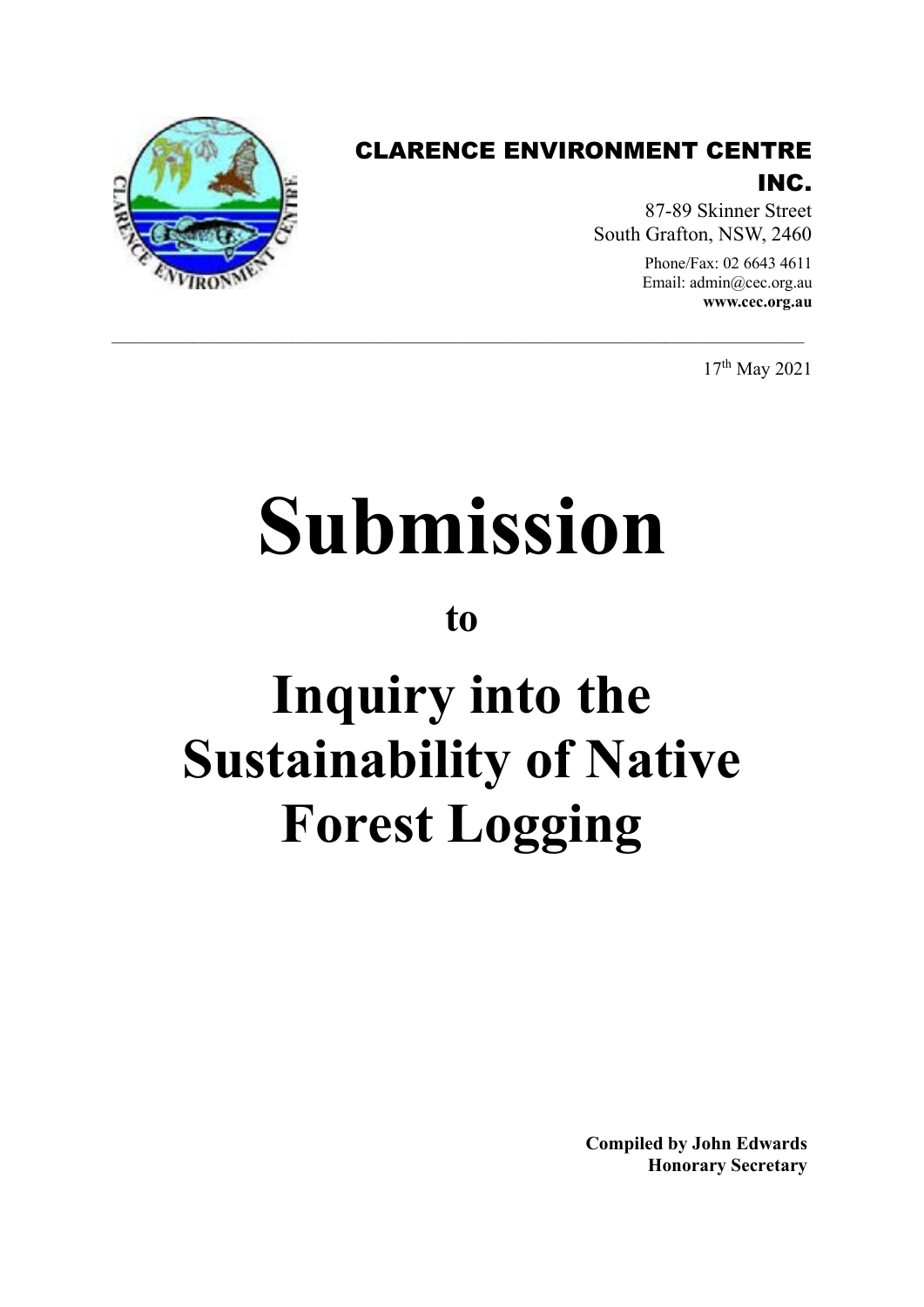#### **Submission to Inquiry into the Sustainability of Native Forest Logging**

#### **Introduction**

The Clarence Environment Centre (CEC) has maintained a shop-front in Grafton for over 30 years, and has a proud history of environmental advocacy. The conservation of the Australia's natural environment, both terrestrial and marine, has always been a priority for our members, and we believe the maintenance of healthy ecosystems and biodiversity is of paramount importance.

Our organisation has been closely involved in forestry issue for the entire period of our existence, providing input and writing submissions for decades. We have undertaken dozens of independent surveys of logging operations in our area, and reported on the widespread non-compliance with the Integrated Forests Operations Approval (IFOA) and Threatened Species Licence that we uncovered. Those reports have resulted in numerous official warnings and penalty infringement notices from the Environmental Protection Authority (EPA), but little else, and the breaches continue unabated.

Over recent years, regulatory changes have seen extensive erosion of protection for threatened species and biodiversity generally, and recent changes that allow clear felling, and reduced buffer zones along drainage features and creeks are just some examples.

In short, the current situation in state forests cannot be allowed to continue.

#### **Summary**

Is native forest logging sustainable? The answer is an emphatic NO.

The industry, specifically Forests Corporation, has barely turned a profit ever since the Forests Agreements were signed in 2000, and in many financial years, managed to show multi-million-dollar losses. Those financial losses are subsidised by the NSW tax-payer, but the ecological losses are borne by everyone through loss of visual amenity, and the ecoservices forests provide to us all free of charge.

The tragic side of this is that since the former Forestry Commission was corporatized, and the fiscal bottom line became all important, Forests Corporation, and the former Forests NSW, have only ever achieved a profit by cutting expenses, i.e., forest maintenance. Weed eradication has ceased, as has pest animal control, while many silvicultural practices such as thinning no longer occur.

Native forests are a major source of biodiversity which, as stated in the Northern Rivers Biodiversity Management Plan, *"is vital in supporting human life on Earth and provides many benefits, including all our food, many medicines and industrial products. It also supplies clean air and water, and fertile soils".*

Anyone who has spent any time in logged forests, can see ancient tree stumps up to 2m diameter, which have progressively reduced in size until today, logs as small as 40cm are common.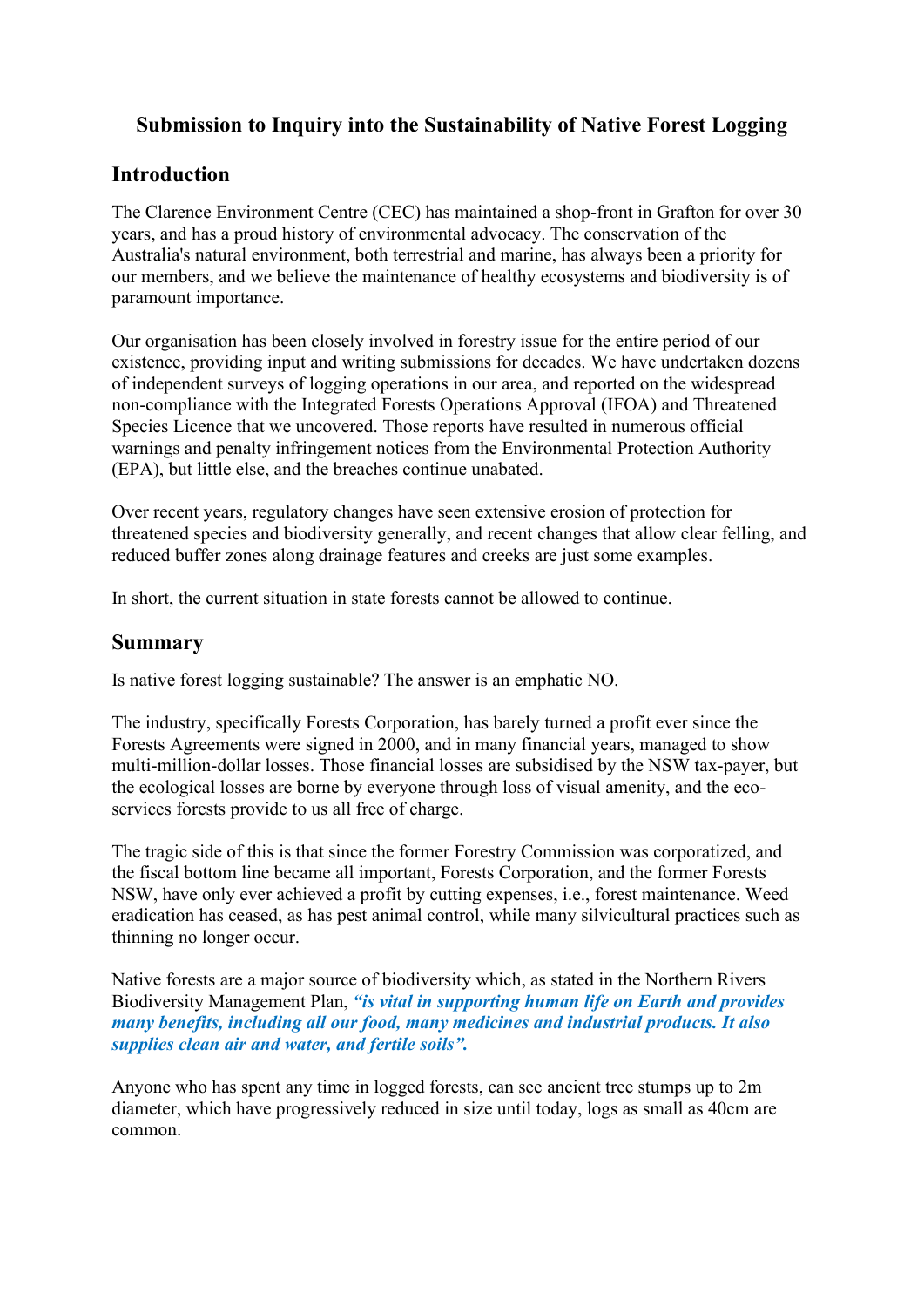The smaller the log, the smaller the percentage of 'salvage', i.e., only a very small percentage of a small log provides actual timber, less than 30%. That means 70% is wasted. The bigger the log, the less waste, but big logs are no longer available, or scarce, which is why the timber industry has successfully lobbied to be allowed to log closer to creek lines where some bigger trees had previously been protected. That is also why the timber industry continually presses to be able to "sustainably log" national parks, even making the absurd suggestion that some state forests could be exchanged with national parks.

All forestry management plans push messages, persuading us that, *"The sustainability of our business is founded on the sustainable management of our forests"* and then, through multiple references to "ecologically sustainable management" of our hardwood forests, set out to persuade readers that native forest logging in NSW is ecologically sustainable.

Unfortunately, particularly in respect to the sustainable supply of timber, this is far from the case, and there is endless supporting evidence available, The following statements from a range of reputable sources back that up:

#### 1. **The Institute of Foresters of Australia – Letter to Rob Oakeshott, 2009**:

**"***In NSW the adopted forest strategy is to unsustainably cut the available public native forest through to 2023 at which point hardwood plantations are proposed to be available to make up the very significant shortfall in logs. Unfortunately, the species mix and rate of plantation development in NSW post 2000 makes this unachievable".*

2. **Dailan Pugh OAM, North East Forest Alliance and RFA negotiator, July 2011**. **"***Timber volumes were intentionally committed above the estimated sustainable yields in north-east NSW by both the FAs and RFA* (Forest Agreements and Regional Forest Agreements)*.* 

The fact that Forests NSW has drastically overestimated the available timber volumes, is simply compounding the problems now being faced.

3. **The Environmental Defenders Office – Executive Summary, of its report** - *"COMPLIANCE FAILURES IN THE PUBLIC FORESTS OF NEW SOUTH WALES"***,**  July 2011.

"*It is clear that native forests are not being managed in a way that complies with the principles of Ecologically Sustainable Forest Management (ESFM) and the conservation of biodiversity."*

4. **The Victorian Department of Primary Industries - "Economic Policy Settings in the Forest and Timber Industry – An inter-jurisdictional comparison", May 2008.**

**"***There is concern that Forests NSW will not be able to meet commitments in Wood Supply Agreements with the current forest areas allocated for commercial forest production. This is evidenced through the fact that Forests NSW is purchasing private native forest resources to meet current commitments."*

#### 5. **The NSW Auditor General - "2009 Performance Audit**": a) *To meet wood supply commitments, the native forest managed by Forests NSW on the north coast is being cut faster than it is growing back.*

b) *The North Coast region has been unable to meet its species commitment since 2004 for blackbutt* (the North Coast's most logged species, 24% of total cut).

c) *current yield from native forests in the north coast is not sustainable in the long term.*